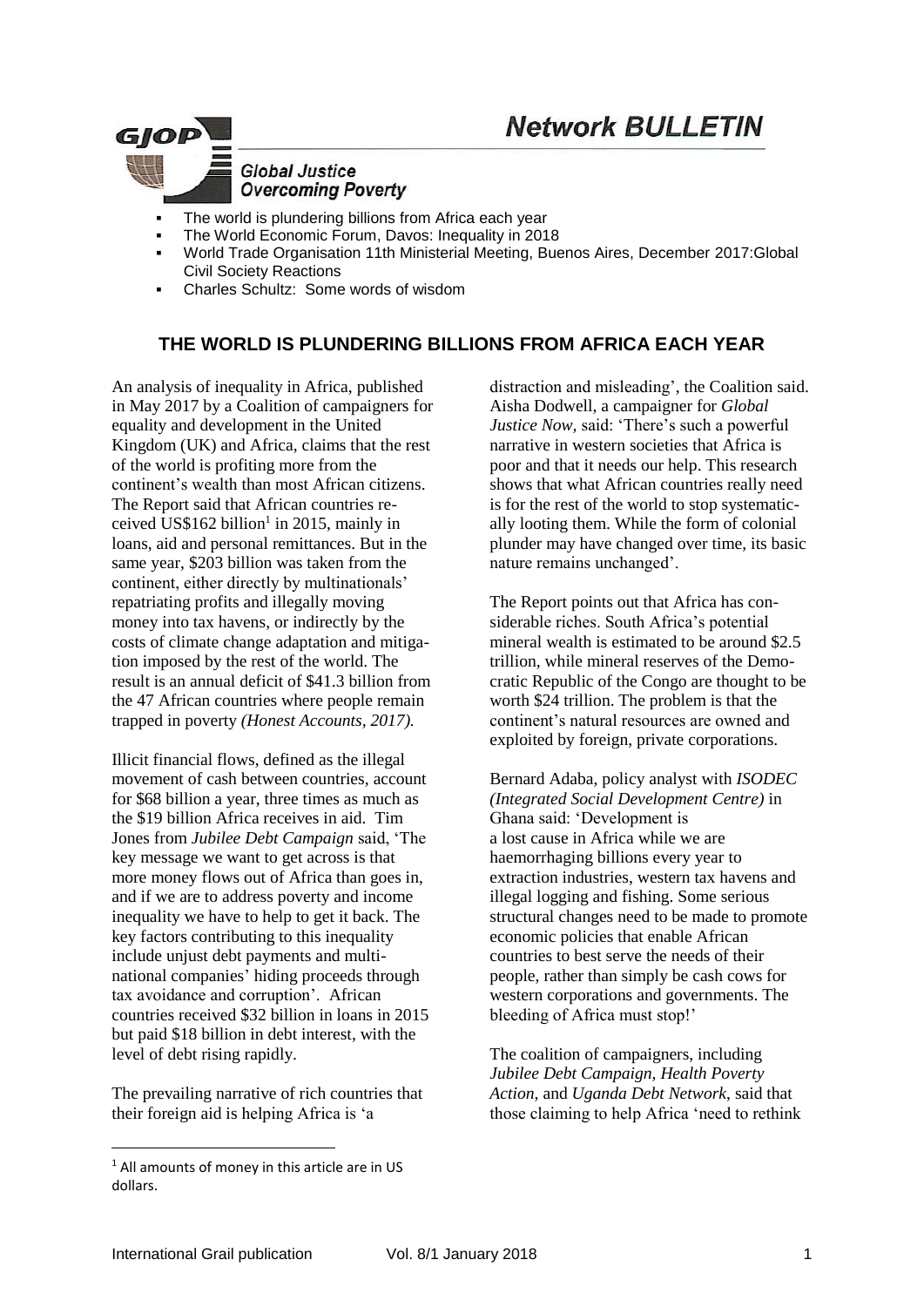their role'. They singled out the British government as bearing special responsibility because of its position as the head of a network of overseas tax havens. Dr Jason Hickel, an economic anthropologist at the London School of Economics agreed that the prevailing view of foreign aid was skewed. Hickel said: 'One of the many problems with the aid narrative is that it leads the public to believe that rich countries are helping developing countries, but that narrative skews the often extractive relationship that exists between rich and poor countries'. A key issue, he said, was illicit financial flows via multinational corporations to overseas tax havens. 'Britain has a

direct responsibility to fix the problem if it wants to claim to care about international poverty at all'.

The Report makes serious recommendations including:

- preventing companies with subsidiaries based in tax havens from operating in African countries;
- transforming aid into a process that genuinely benefits the continent; and
- reconfiguring aid from a system of voluntary donations to one of repatriation for damage caused.

*Source: Karen McVeigh, 'The World is plundering Africa's wealth of billions of dollars', Guardian, May 24, 2017, slightly edited by Mary Boyd.*

### **THE WORLD ECONOMIC FORUM, DAVOS - INEQUALITY IN 2018**

It is worth pondering the sobering realities surrounding the World Economic Forum (WEF). This Summit, founded by German economist, Klaus Schwab, in 1972, was formerly known as the European Management Forum. It changed its name to the WEF in 1987 and now involves about 2,500 participants – heads of states, the super-rich and some non-government organisations. The cost of participation per delegate is estimated at Canadian \$40,000. (A hamburger costs \$70.00!)

Thanks to Oxfam`s briefing paper*, Reward Work, Not Wealth,* released on January 22 as the WEF began, we know that a handful of people own most of the world's wealth and they continue to grow richer. According to the paper, last year saw the biggest increase in billionaires in history – a new one every 2 days bringing the total to 1,810, 82% of whom are men. Their income increased over the past year by \$762 billion, a sum that could wipe out extreme poverty in the world 7 times over. Eight men now own the same amount of wealth as the poorest half of the world.

Many super-rich attend the WEF. Winnie Byanyima of Oxfam<sup>2</sup> claims they are not listening to anybody. She told Al Jazeera, 'I'm afraid my message is almost mainstream, that I sound like I am part of a choir. I bet nearly every politician and industry leader I meet in Davos this week will talk the talk about the evils of inequality and be very eloquent and sound believable too.' According to Byanyima 'they can't deny, minimize or justify 2018 levels of global inequality'.

The super-rich live in arrogance and wealth, aware and knowledgeable of the analysis of the problems of neo-liberalism. They simply don't pay attention. Why should they? Heads of state come to Davos to `talk shop', to invite the super-rich and their corporations to invest in their countries. It doesn't seem to matter that corporations, because they increasingly work for the rich, squeeze their workers and producers, pay as little tax as possible, put their money in offshore tax havens and return as much profit as possible to their shareholders. The lowest paid workers in the most precarious situations are typically women and girls. Kenya loses US\$1.1 billion every year in

1

<sup>2</sup> Winnie Byanyima, Al Jazeera Opinion/Poverty & Development*, How Can We Bridge the Widening Global Inequality Gap?* January 23, 2018.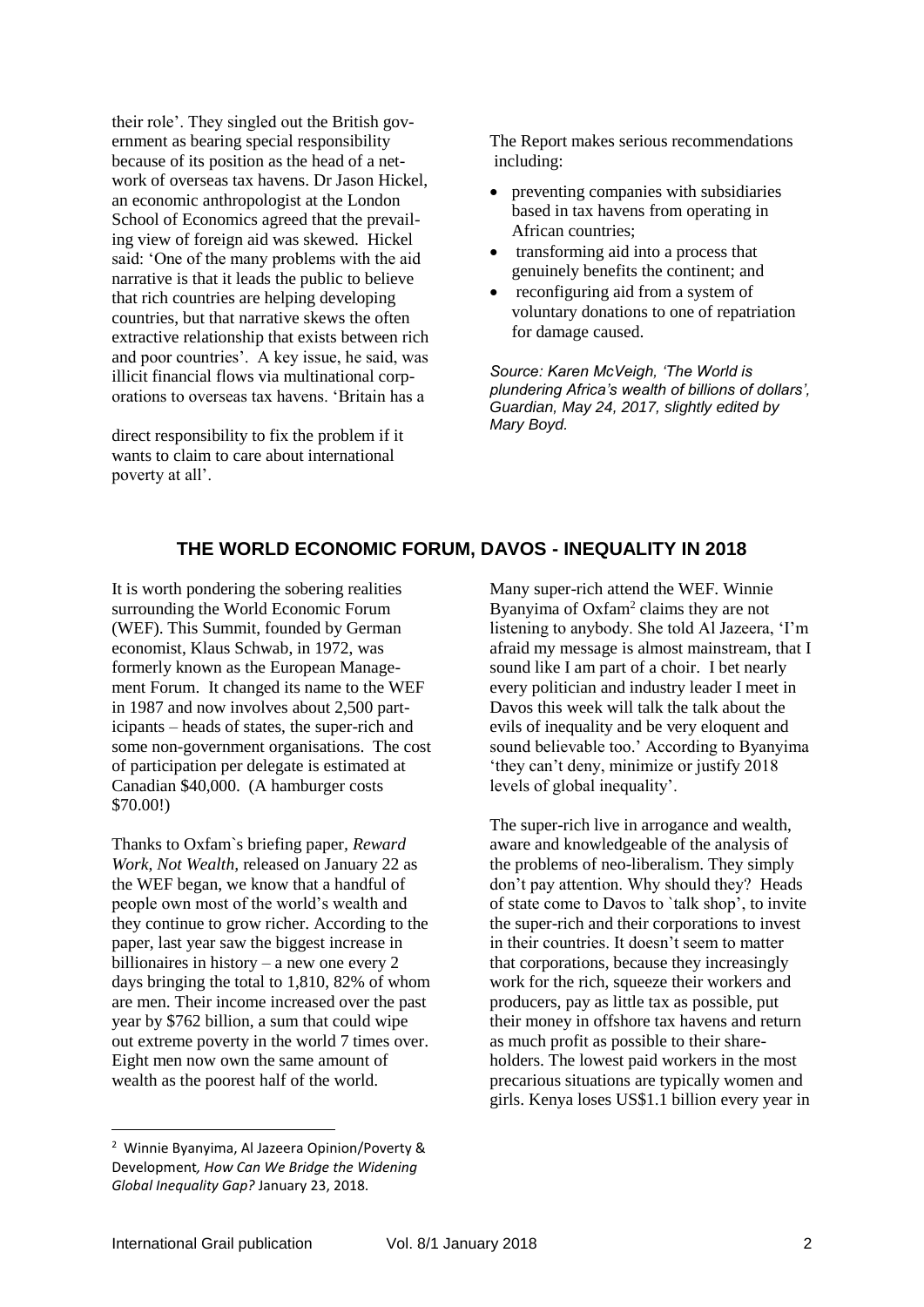tax exemptions to corporations – nearly twice its health budget. Like the super-rich, few heads of state listen to the voices of those calling for a restructured economy that would better serve humankind $3$ 

*Reward Work, Not Wealth* is all about the inequality gap. It contains more revealing and startling information than ever, thanks to new technologies that make it easier to dig out the facts. The statistics are staggering. The Report notes that there has been no improvement in the inequality gap over the past year. People are losing their lands and livelihoods as fast as ever, and people are still working for poverty wages in increasingly exploitative and abusive jobs. For example, there are women working in factory lines and having to wear 'nappies' because they aren't allowed toilet breaks. These practices enable the top 1% to pocket 82% of the wealth the world creates, while the bottom half of humanity gets none of the new

wealth. The market economy assures this.

Winnie Byanyima explains that none of this moves the elite because 'they don't feel their cozy system is threatened enough'. Over the next 20 years, 500 of these people will hand over US\$2.1 trillion to their heirs – a sum larger than the GDP of India, a country of 1.3 billion people. Between 1988 and 2011, the incomes of the richest 1% increased 182 times, while the income of the poorest 10% of people increased by less than \$3 a year. The Chief Executive Officers (CEOs) in the Forbes top 100<sup>4</sup> earn as much in a year as 20,000 people working in garment factories in Bangladesh. Thomas Piketty`s research reveals that, in the USA over the last 30 years, the growth in the incomes of the bottom 50% has been zero, whereas incomes of the top 1% have grown 300%.

*Sources: Mary Boyd based on sources cited in the footnotes.*

### **WORLD TRADE ORGANISATION MEETING, BUENOS AIRES, DECEMBER 2017 GLOBAL CIVIL SOCIETY REACTIONS**

In the last GJOP Bulletin (Nov. 2017) we alerted you to this World Trade Organisation (WTO) meeting and to the fact that wealthy countries and corporations wanted to introduce into the Organisation's future operations some new rules that would be highly beneficial to them. Here are some reactions to the meeting from NGO networks around the world. The International Grail through the Justice and Trade Agreements Network and Grail groups and individuals at the national and local level are active in various such civil society movements and organisations**. Here we have further evidence of how so-called 'free trade' agreements contribute to the vast inequalities in our world.**

The WTO 11th formal meeting of Trade Ministers in Buenos Aires concluded without a formal statement. This demonstrates the deep divide between poorer countries, who have

been demanding for several years that WTO members deliver on their promises to address outstanding development issues, and richer economies, that want to leave those promises behind and move on with negotiating rules of commercial interest to them.

Nick Dearden (*Global Justice Now*, United Kingdom) commented: 'The collapse of the WTO Ministerial was the best outcome possible, given the position of rich countries at this week's summit. We criticise the continued intransigence of rich countries who have no interest in solving the fundamental injustice of current WTO rules and, instead, want to turn the whole world into a corporate playground'. Sylvester Bagooro (*Third Word Network – Africa*, Ghana) puts it this way: 'The outcome of the 11th Ministerial from Africa's perspective could be viewed in two

by the [American](https://en.wikipedia.org/wiki/United_States) business magazine, *[Forbes](https://en.wikipedia.org/wiki/Forbes)*. The total net worth is cited in US dollars, based on their documented assets and accounting for debt. [Royalty](https://en.wikipedia.org/wiki/Royal_family) and [dictators](https://en.wikipedia.org/wiki/Dictator) whose wealth comes from their positions are excluded from these lists.

1

<sup>3</sup> Deborah Hardoon, Sophia Ayele and Ricardo Fuentes, Oxfam International, *An Economy for the 1%,* January 18, 2016.

<sup>4</sup> *The World's Billionaires* is an annual ranking by documented [net worth](https://en.wikipedia.org/wiki/Net_worth) of the world's wealthiest [billionaires](https://en.wikipedia.org/wiki/Billionaire), compiled and published each March